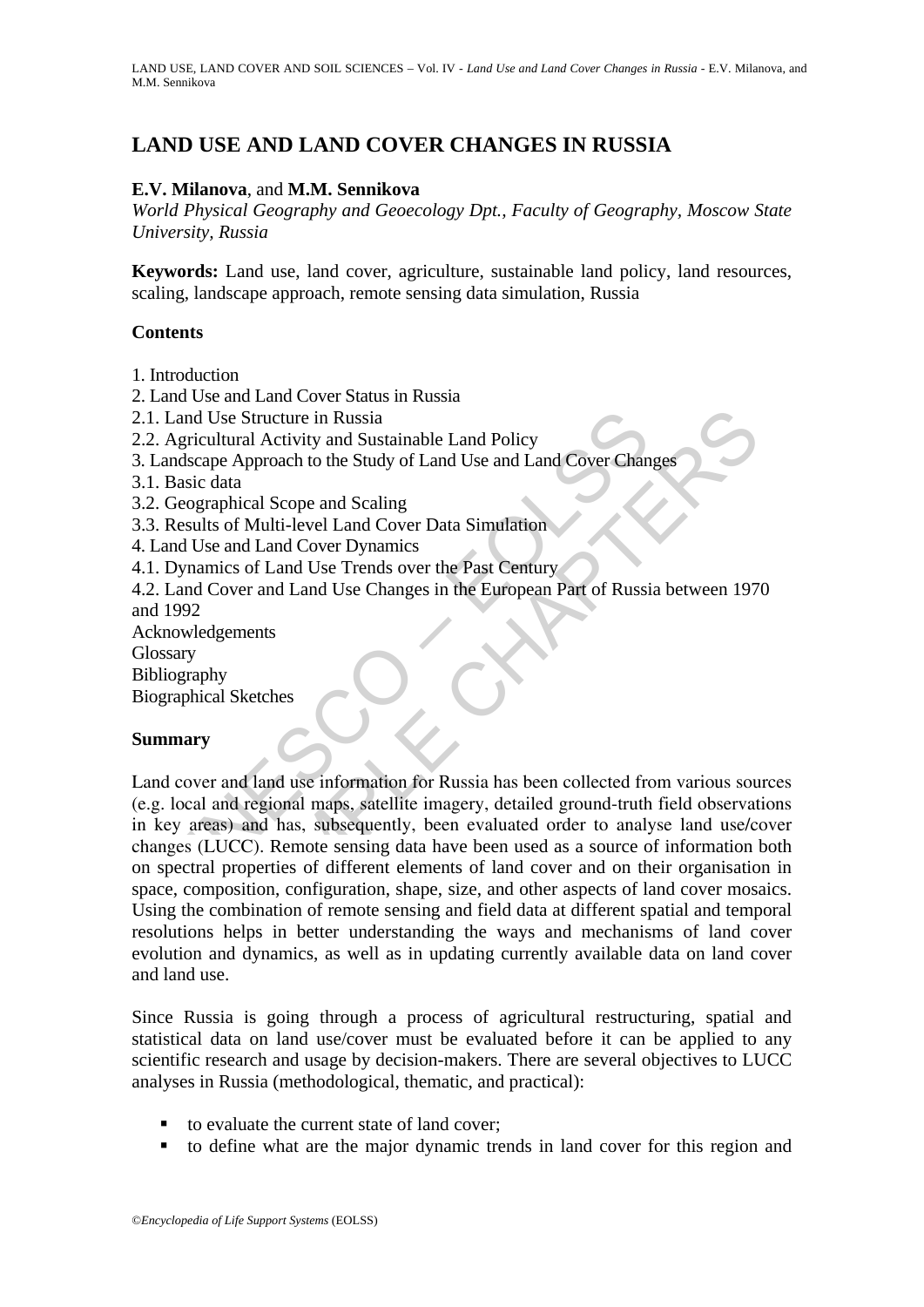how did land cover change during the last 100 years (for the whole of Russia) and in particular since 1980 (in more detail for the European part of Russia) under the on-going changes in land use system.

The present-day landscape approach was widely used to map land use and land cover changes in Russia. It helps to explain relationships between land-use practices and landcover patterns and to consider land use change as a driving force of land cover status and trends. The Present-day landscape was chosen as the core unit of classification, because it comprises various aspects of natural and socio-economic environments.

## **1. Introduction**

is and mechanisms of land cover evolution and dynamics in the monitoring of Russia's environment requires an updating of examplements and manys on land cover and land use. This work also has on the appropriate structures o mechanisms of land cover evolution and dynamics in the country. The simple of Russia's environment requires an updating of currently avail and many on land cover and land use. This work also has to provide e appropriate st The main objective of land cover/land use analysis for Russia is to understand better the ways and mechanisms of land cover evolution and dynamics in the country. The study and monitoring of Russia's environment requires an updating of currently available documents and maps on land cover and land use. This work also has to provide new ideas on the appropriate structures of land use and management of forests, agricultural and pastoral resources of Russia. This information comes from various sources that differ in accuracy, level of detail, time of compilation, etc.

Since Russia is going through a process of agricultural restructuring, all available spatial and statistical data on land use/cover must first be properly evaluated in order to provide a better knowledge about the country's land resources. The main objectives (methodological, thematic, and practical) of this land use and land cover change (LUCC) analysis are as follows:

- Study the current state of land cover in Russia.
- Define what are the major dynamic trends in the development of land cover for this region, and how did land cover changes occur during the last 100 years (for the whole of Russia) and especially since 1980 (in more detail for the Central European part of Russia) under the on-going changes in land use system.
- Evaluate what is the physical/geographic meaning of incompatibilities in the contours of maps produced by different techniques.
- What are the advantages/disadvantages of the different sources of information? A basic knowledge of these factors can then be used as an intellectual basis for monitoring land use/ cover changes in the future.

## **2. Land Use and Land Cover Status in Russia**

## **2.1. Land Use Structure in Russia**

The political and socio-economic changes that have occurred in Russia in recent years have had a considerable impact on land use structure due to the increasing rate of land conversion. Analyses, mapping and modeling of these new trends in vegetation and land-use are needed for a proper understanding of these changes, as well as for a forecasting and efficient land use management. The main land use types that are typical to the Russian territory are listed in Figure 1 below.

Agricultural land includes plowed fields, perennial crops, fallow and grazing lands. The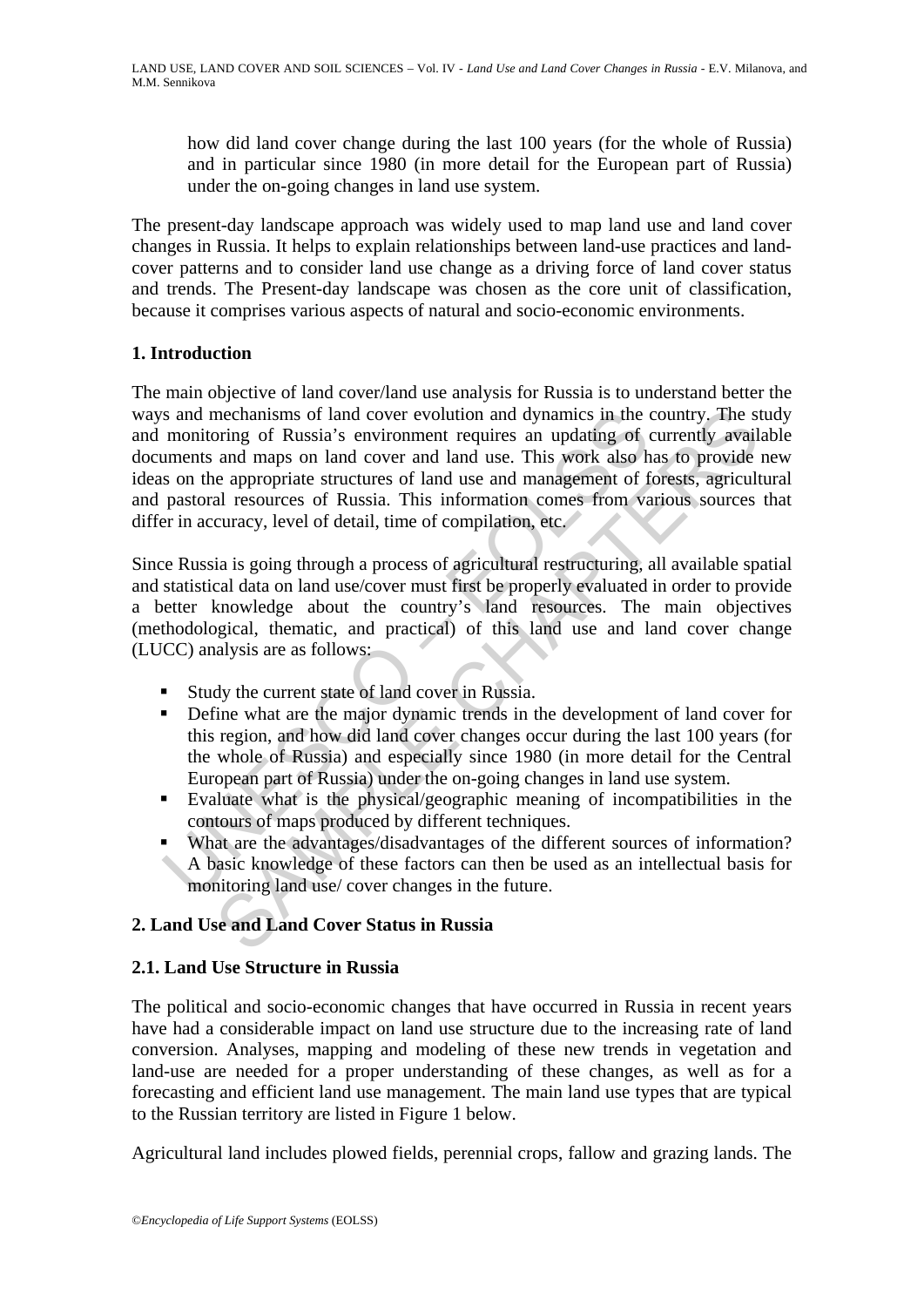steppe landscapes of European Russia and southern Siberia are plowed totally. The area of agricultural lands has decreased considerably in recent decades.

Forests occupy about half of the area of Russia (46%). Large areas of original forests are located in the south of the boreal zone in Siberia, in the southern part of the Far East and in the northern part of European Russia. The dominant type of forests comprises conifers (larch, pine and spruce). The current state of forests is characterized by a decrease of the share of coniferous species and a relative increase of the share of less valued small-leaved species. A considerable part of the marshes are of the oligotrophic type, and these are overwhelmingly dominant in the northern regions.



Figure 1. Land use structure in Russia.

Water bodies cover 4.2% of the country's surface and include lakes, rivers, streams and artificial reservoirs. Reindeer pastures are located mostly in the Far East region with almost 30% of all reindeer pastures of Russia being concentrated in the Republic Sakha (Yakutia). Nevertheless, their quality continues to diminish, mainly because of overgrazing, fires and external contamination.

Built-up lands reach a maximum in the Moscow region (4.8%). The surfaces most seriously affected by human activities are those used for mining and geological prospecting. The biggest areas of such land are situated in the Northern Caucasus, Western Siberia and the Far East.

# **2.2. Agricultural Activity and Sustainable Land Policy**

Russia's agricultural area (excluding forests) extends over approximately 215 million hectares. This is more than Kazakhstan's (198 million hectares) and Ukraine's (41 million hectares) land surfaces. Irrigation is, at present, relatively unimportant as only about 4% of the arable land is equipped for irrigation. The use intensity of Russian agricultural land is intermediate between the extensive wheat and grazing lands of Kazakhstan and the intensively cultivated Ukrainian lowlands.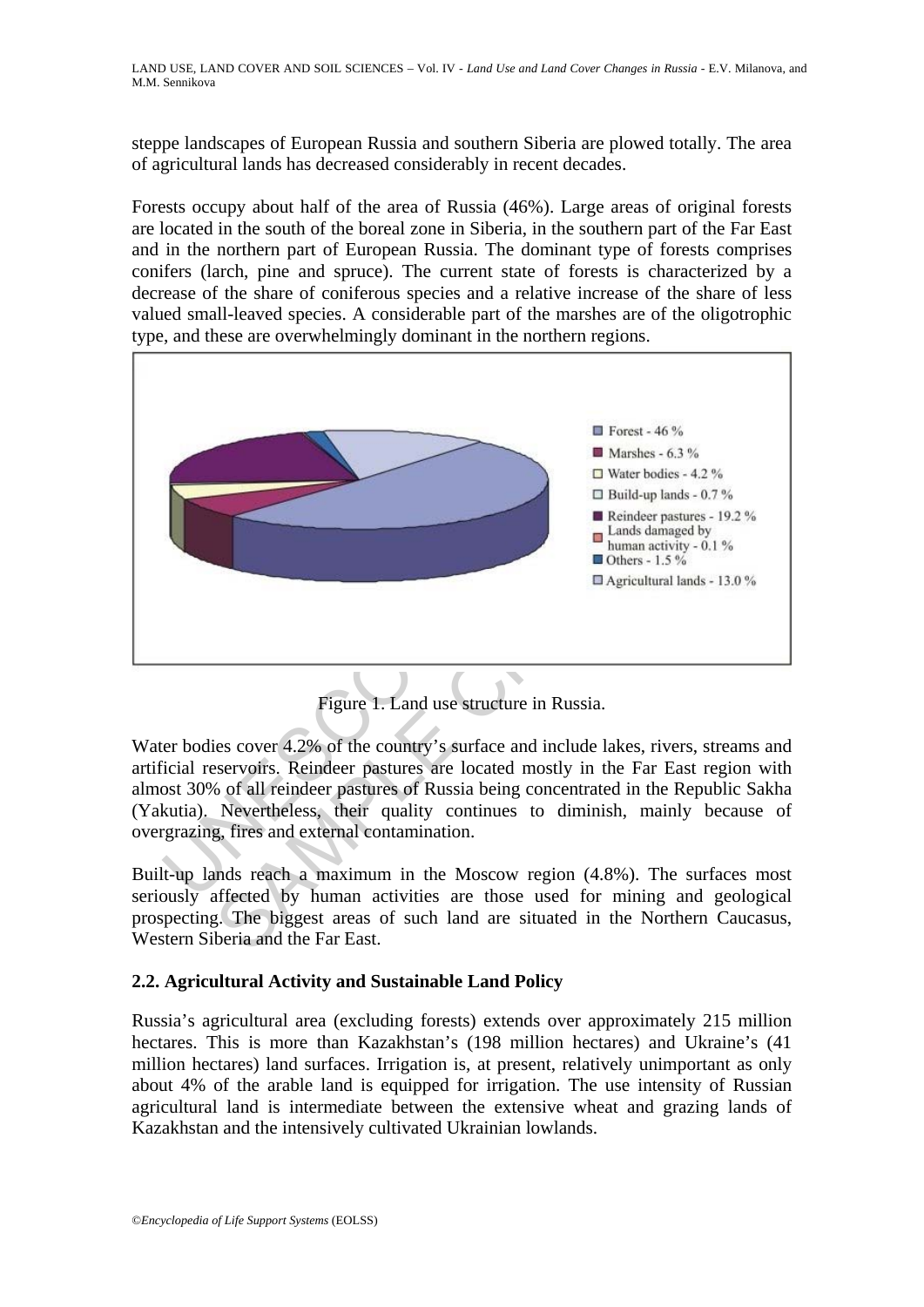About 53% of the planted area in Russia is devoted to grain crops. Some 30% of the grain area is sown in winter crops, and the remaining 70% in spring grain. Since the winter crops tend to be higher yielding, winter grains make up approximately 40% of the Russian grain crops. Other important field crops include sugar beet, flax, sunflower, potatoes, vegetables, feed roots, hay, and fruit. Russian wheat growing conditions are almost similar to those of Canada, USA, and Argentina, and yields lag behind those in Canada by about 10%. Yields of potatoes, sugar beets, and feed, including grasslands and hay, lag behind North American levels much more than do grains. Significant increases in yields as well as efficiency gains can be achieved with these crops through better management and improved technology. Yield increases in grains may be more modest, but increased efficiency in input use and reduced post-harvest losses can bring significant economic gains.

lds and efficiency in the livestock sector lag much further behind<br>ne crop sector. Milk yields are at about 6000 to 7000 liter/year/<br>n 50 to 60% of western European levels and 40 to 45% of U<br>ciency in meat production is es efficiency in the livestock sector lag much further behind world levels<br>sector. Milk yields are at about 6000 to 7000 liter/year/cow, and these<br>60% of western European levels and 40 to 45% of US levels. Fee<br>in meat product Yields and efficiency in the livestock sector lag much further behind world levels than in the crop sector. Milk yields are at about 6000 to 7000 liter/year/cow, and these are from 50 to 60% of western European levels and 40 to 45% of US levels. Feeding efficiency in meat production is estimated to be approximately half that of western Europe. Low yields in the livestock sector derive in large part from chronic feed shortages, because more animals are kept than can be efficiently fed. The low quality of feed used and the poor genetic stock of animals also reduce productivity in the livestock sector.

Russia was the largest food importer of the former Soviet states, and it has traditionally been a net importer of most food products with the exception of eggs, bread products, potatoes, and fish. In 1990, prior to the recent fall in demand, Russia imported 13% of the meat and 17% of the milk it consumed. Between 68 million and 75 million tons of grain have been used for feed in Russia recently, compared to imports of between 18 and 23 million tons (including inter-republic trade). A one-third reduction in demand for grain for feed would thus turn Russia from a net importer into a net exporter of grain.

Food consumption in Russia, on average, remains adequate in terms of calories and average nutrient level, even with the reduction in 1991 and 1992. Regional variation in food consumption was significant under the old distribution system, and it has become even more so with the disruption in internal trade at the end of 1991 and slow response to formal liberalization of internal trade in 1992.

The problem of agriculture restructuring and sustainable land use in Russia during the period of economic and social reforms is of vital importance for two reasons: economic and environmental. Sustainable use of natural and social resources in Russian agriculture should bring essential economic benefits and save natural resources from exhaustion. On the other hand, ecologically sound agriculture should help to reconcile social needs with the requirements of the environment.

Though the management of natural resources has much improved today as compared to earlier policies, a number of major problems still remain to be solved . These refer in particular to the following issues:

(a) The management of natural resources (soil, forests, etc.) is department-based or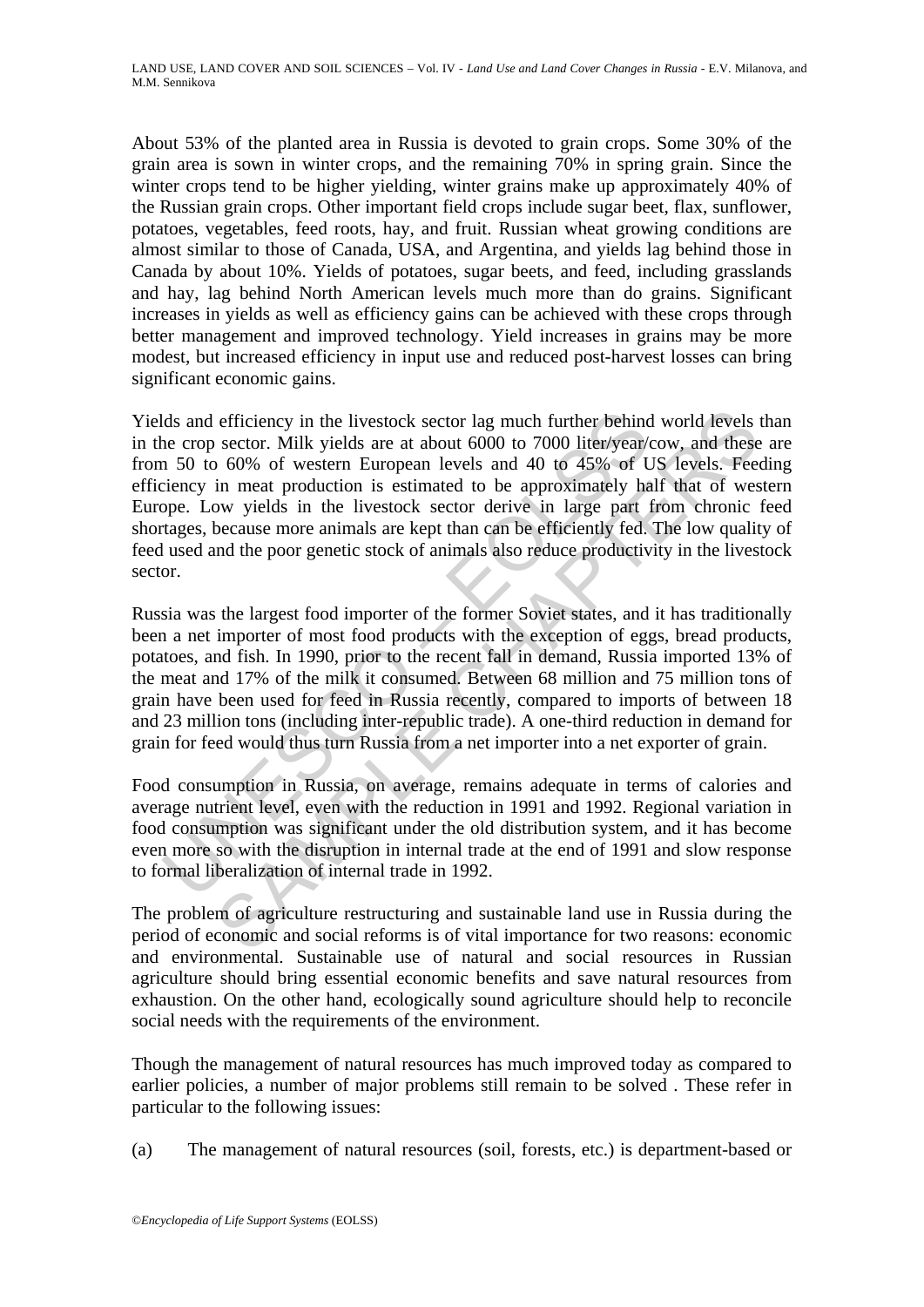continues to be under the guidance of administrative structures like central ministries or regional administrations). It is not regulated by laws on property or by a functional market economy.

This sectoral approach to resource management is still prevailing. Each department explores its own natural resources and makes environmental decisions only within the narrow limits of its own economic interests. This results in tremendous distortions between sectoral interests and environmental needs. For example, if a land owner judges that agricultural production of the land can only be increased through a fertilization of the soils, any conflict of this action with eventual ecological interests is considered a limitation to his/her production.

not taking into account the impact on the environment or on specosystem. As a result the system becomes less sustainably<br>the economic situation in Russia influences its nature manages lower priority to the solution of acut ing into account the impact on the environment or on specific element<br>tem. As a result the system becomes less sustainable. Obviously,<br>e economic situation in Russia influences its nature management system<br>priority to the b) The exploitation of natural resources is mainly based on economic criteria without taking into account the impact on the environment or on specific elements of the ecosystem. As a result the system becomes less sustainable. Obviously, the unfavorable economic situation in Russia influences its nature management system and gives lower priority to the solution of acute environmental problems.

c) In Russia only quantity of production is taken into consideration to evaluate land quality. Land (soil) or forest degradation, and socio-economic impacts of land use are not taken into account.



#### **Bibliography**

- - -

Goward, S. N., Tucker C.J. and Dye D. G. (1985). *North American Vegetation Patterns Observed with the NOAA-7 Advanced Very High Resolution Radiometer.* Vegetatio, 64: 3-14. [This article provides useful information on the investigation of vegetation patterns with the help of AVHRR data].

Justice, C. O., Townshend, J. R. G., Holben B. N. and Tucker, C. J. (1985). *Analysis of the Phenology of Global Vegetation using Meteorological Satellite Data*. International Journal of Remote Sensing, 6: 1271- 1318. [This publication provides fundamental data on how to use phenological observations from satellites in the study of land cover changes].

Kineman, J.J. and Ohrenschall, M.A.(1992). *Global Ecosystems Database. Version 1.0 (on CD-ROM). Documentation Manual*. EPA Global Climate Research Program. NOAA/NGDC Global Change Database Program. [Provides explanation of Global Ecosystem Database. Documentation manual]

Milanova E.V., Kushlin A.V. and Middleton N.J., eds. (1993). *World Map of Present-Day Landscapes, M., Soyuzkarta*. Map of scale 1:15 000 000 on 4 pages and explanatory note. [This provides explanation of the concept of present-day landscapes, and shows the present-day landscapes of the world].

#### **Biographical Sketches**

**Elena V. Milanova** is a Professor at the Faculty of Geography, Moscow State University, Russia, where